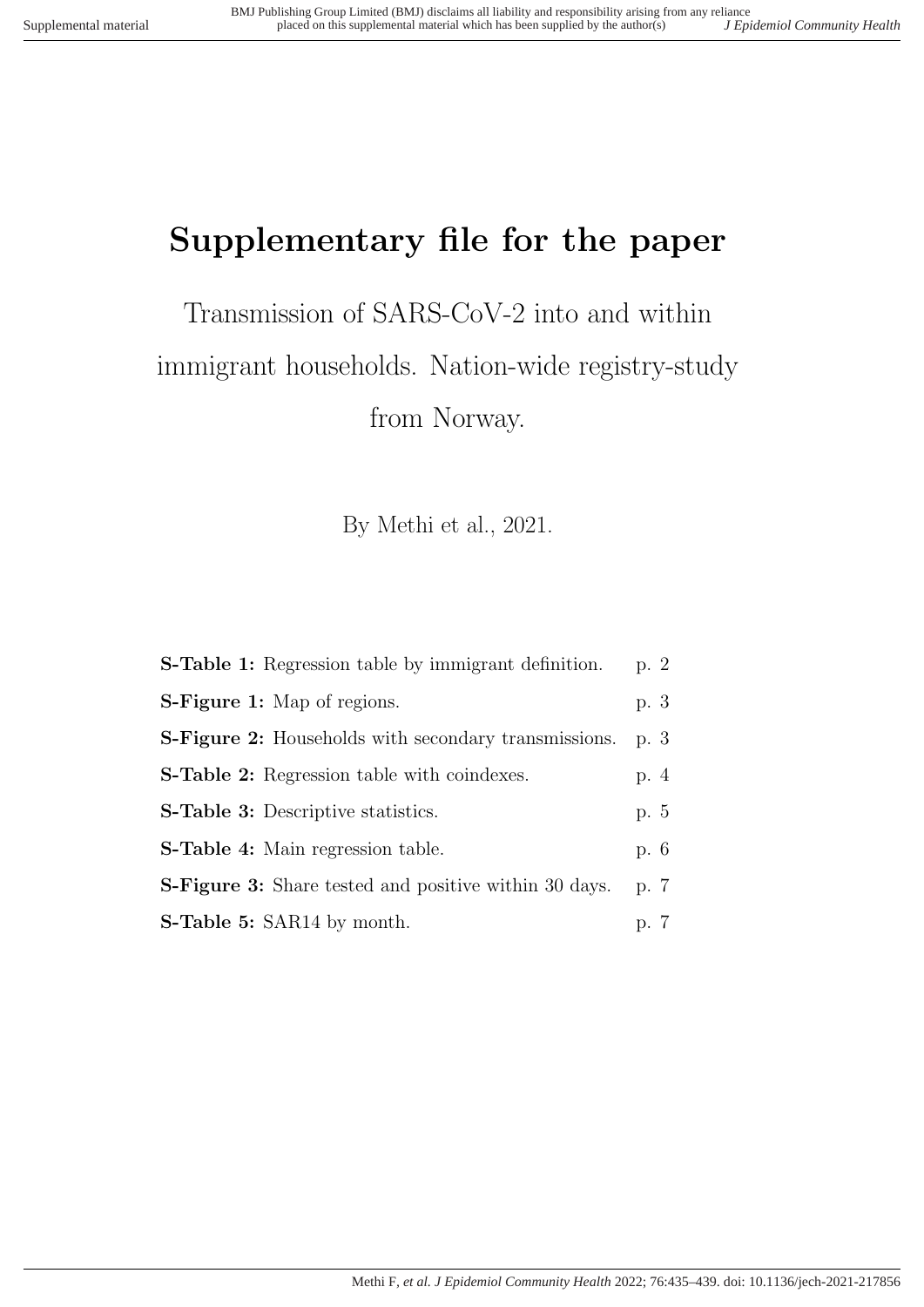#### S-Table 1: Regression table by immigrant definition.

In this regression we include use different definitions of "immigrant households". In model 1, an immigrant household is defined as at least one person in the household being born abroad. This is the definition used throughout the paper. In model 2, a household is defined as an immigrant household if 50% or more of the household is born abroad. In model 3 we compare these two definitions with the first definition as the baseline.

|                                                           | (1)                  | (2)                    | (3)                  |
|-----------------------------------------------------------|----------------------|------------------------|----------------------|
|                                                           | Immigrant: 1 or more | Immigrant: 50% or more | $(1)$ vs $(2)$       |
| REGION (BASELINE: NORWAY / NORWAY / IMMIGRANT: 1 OR MORE) |                      |                        |                      |
| Immigrant                                                 | $1.66***$            | $1.59***$              | 1.06                 |
|                                                           | (0.044)              | (0.042)                | (0.087)              |
| AGE (BASELINE: 0-9 YEARS)                                 |                      |                        |                      |
| $10-19$ years                                             | $1.08*$              | $1.07*$                | $1.21***$            |
|                                                           |                      |                        |                      |
|                                                           | (0.034)<br>$0.53***$ | (0.034)<br>$0.52***$   | (0.048)<br>$0.63***$ |
| $20-29$ years                                             |                      |                        |                      |
|                                                           | (0.020)              | (0.020)                | (0.031)              |
| $30-39$ years                                             | 0.98                 | 0.98                   | 0.98                 |
|                                                           | (0.031)              | (0.031)                | (0.039)              |
| $40-49$ years                                             | 0.94                 | $0.93*$                | 0.94                 |
|                                                           | (0.031)              | (0.030)                | (0.039)              |
| $50-59$ years                                             | $0.73***$            | $0.72***$              | $0.79***$            |
|                                                           | (0.027)              | (0.027)                | (0.039)              |
| $60-69$ years                                             | 0.91                 | $0.90*$                | $0.76***$            |
|                                                           | (0.047)              | (0.046)                | (0.056)              |
| $70+$ years                                               | 1.06                 | 1.05                   | 0.81                 |
|                                                           | (0.074)              | (0.073)                | (0.089)              |
| SEX (BASELINE: FEMALE)                                    |                      |                        |                      |
| Male                                                      | $0.87***$            | $0.86***$              | $0.80***$            |
|                                                           | (0.015)              | (0.015)                | (0.018)              |
| HOUSEHOLD SIZE (BASELINE: 2 AND NON-GENERATIONAL)         |                      |                        |                      |
| 3                                                         | $0.86***$            | $0.86***$              | $1.13*$              |
|                                                           | (0.032)              | (0.032)                | (0.061)              |
| $\overline{4}$                                            | $0.88***$            | $0.90**$               | $1.16***$            |
|                                                           | (0.031)              | (0.032)                | (0.061)              |
| 5                                                         | $0.85***$            | $0.87***$              | $1.17***$            |
|                                                           | (0.036)              | (0.037)                | (0.069)              |
| $\,$ 6                                                    | 1.01                 | 1.07                   | $1.46***$            |
|                                                           | (0.059)              | (0.062)                |                      |
|                                                           |                      |                        | (0.11)               |
| $7+$                                                      | $0.86*$              | 0.90                   | $1.20*$              |
|                                                           | (0.064)              | (0.067)                | (0.10)               |
| Generational                                              | $0.80**$             | $0.80**$               | $0.79***$            |
|                                                           | (0.060)              | (0.060)                | (0.070)              |
| COUNTY (BASELINE: OSLO)                                   |                      |                        |                      |
| Rogaland                                                  | $0.39***$            | $0.39***$              | $0.49***$            |
|                                                           | (0.047)              | (0.046)                | (0.084)              |
| Møre og Romsdal                                           | $0.052***$           | $0.051***$             | $0.093**$            |
|                                                           | (0.030)              | (0.030)                | (0.075)              |
| Nordland                                                  | $0.81*$              | $0.79*$                | 0.85                 |
|                                                           | (0.087)              | (0.085)                | (0.16)               |
| Viken                                                     | $0.86***$            | $0.85***$              | $0.78***$            |
|                                                           | (0.027)              | (0.026)                | (0.031)              |
| Innlandet                                                 | $0.25***$            | $0.25***$              | $0.31***$            |
|                                                           | (0.046)              | (0.046)                | (0.076)              |
| Vestfold og Telemark                                      | $0.80***$            | $0.79***$              | $0.76***$            |
|                                                           | (0.040)              | (0.039)                | (0.057)              |
| Agder                                                     | $0.76***$            | $0.74***$              | $0.71***$            |
|                                                           | (0.049)              | (0.048)                | (0.072)              |
| Vestland                                                  | $0.60***$            | $0.59***$              | $0.56***$            |
|                                                           | (0.029)              | (0.028)                | (0.041)              |
| Trøndelag                                                 | $0.14***$            | $0.14***$              | $0.13***$            |
|                                                           |                      |                        |                      |
|                                                           | (0.030)              | (0.030)                | (0.037)              |
| Troms og Finnmark                                         | $0.40***$            | $0.39***$              | $0.27***$            |
|                                                           | (0.046)              | (0.045)                | (0.059)              |
| Unknown                                                   | $0.33***$            | $0.32***$              | 0.29                 |
|                                                           | (0.11)               | (0.11)                 | (0.21)               |
| Observations                                              | 67490                | 67490                  | 34700                |

Odds ratios; Standard errors in parentheses<br>\*  $p < 0.05$ , \*\*  $p < 0.01$ , \*\*\*  $p < 0.001$ 

In model (1) immigrants are defined as at least one member being born abroad. Model (2) if 50% or more are born abroad,

and model (3) compares these immigrants definitions with the first model being baseline.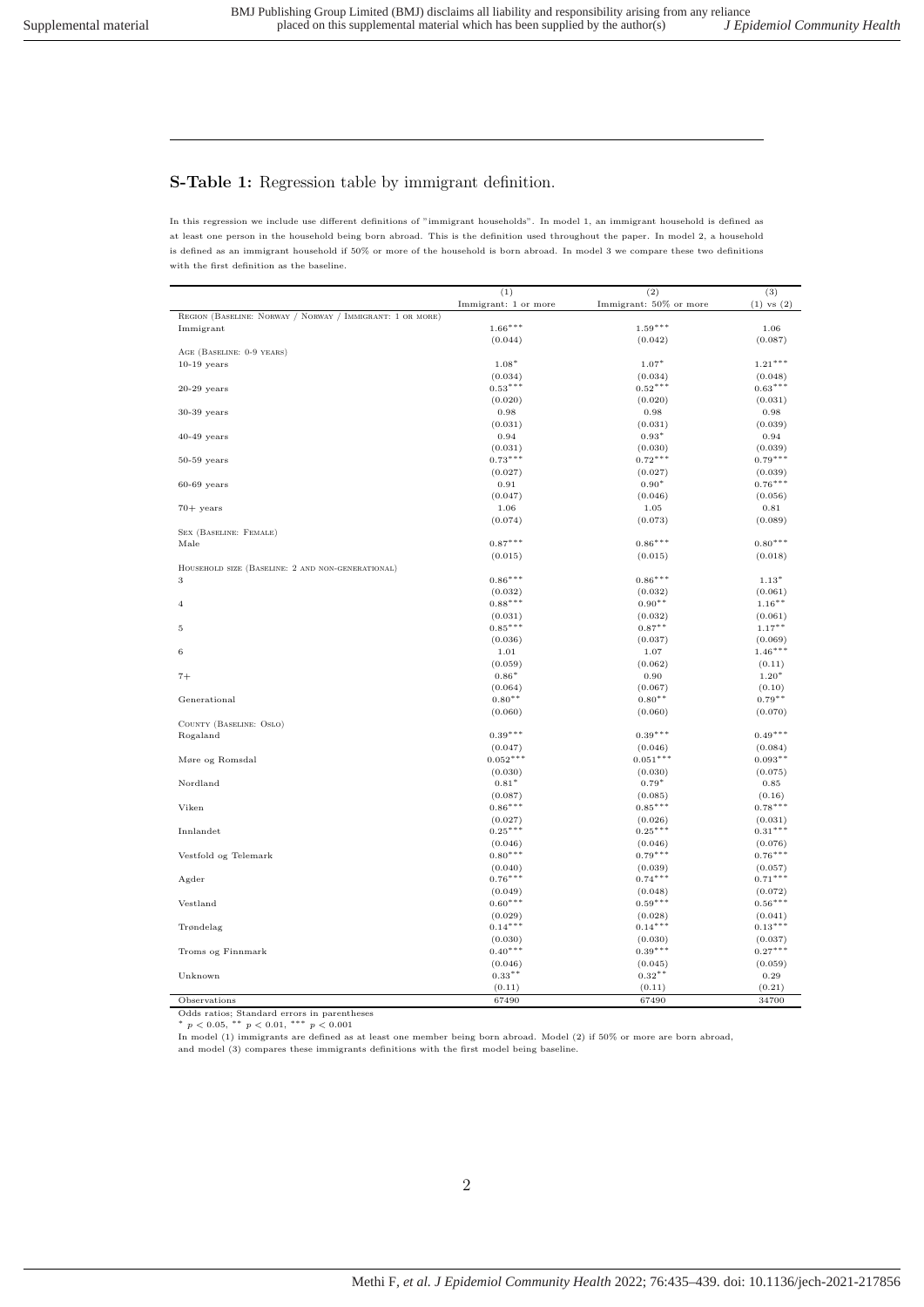### S-Figure 1: Map of regions



Note: Number of household-members included in the study: Africa (107,600), Americas/Oceania (85,245), East Asia (168,943), Eastern Europe (73,209), New EU-members (166,461), Norway (3,065,877), West Asia (152,826), and Western Europe (243,377). French Guyana is included in Americas/Oceania despite the pink color.

#### S-Figure 2: Households with secondary transmission



Share of households with secondary transmission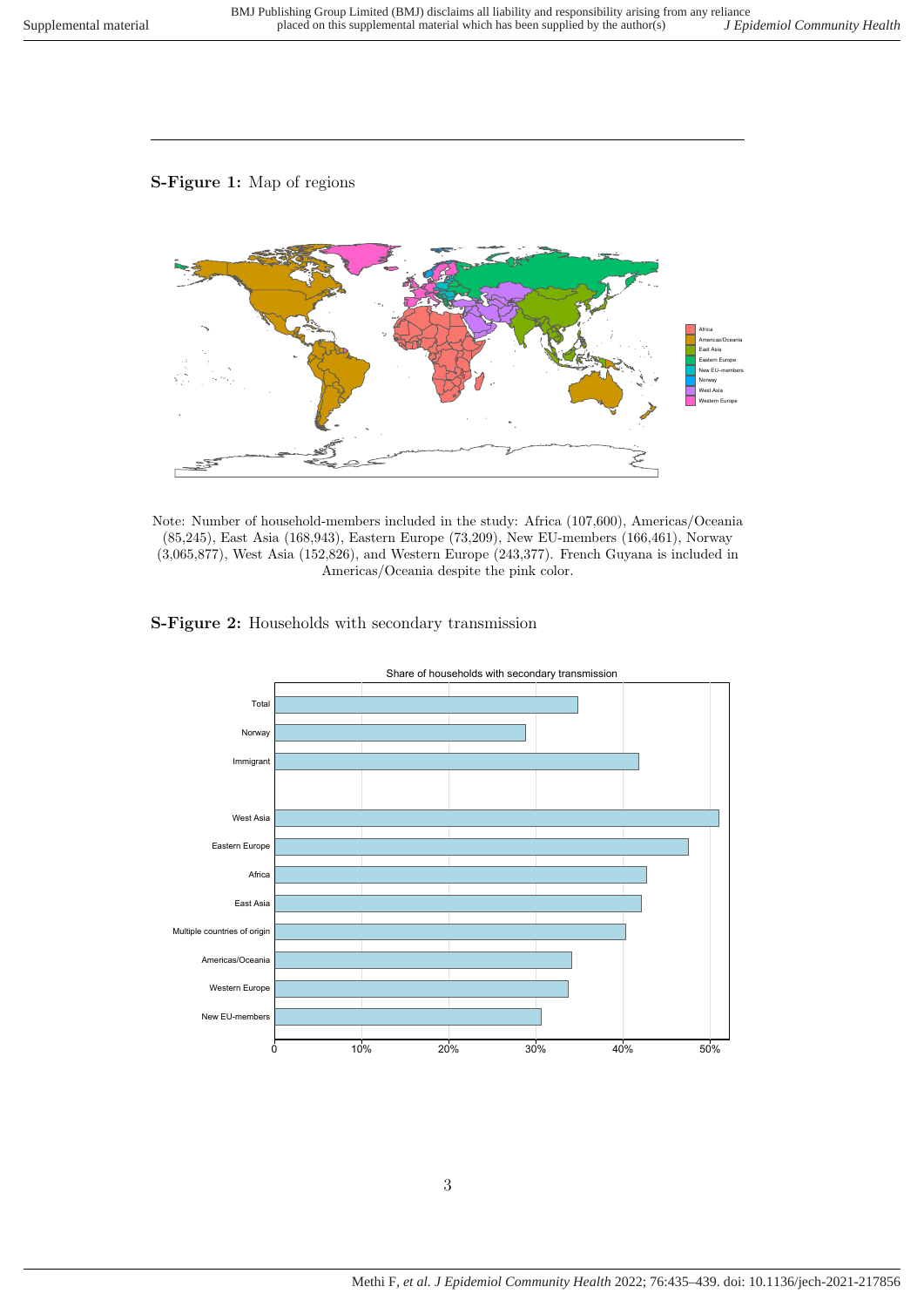#### S-Table 2: Regression table with coindexes.

In addition to the 27,730 households with one index persons, 3,411 households contain multiple index persons. These have been excluded in the main analyses. In this regression analysis we included them. In order to do so, we perform a random draw of the index person and remove the other index person(s) from the sample. Households containing two persons only, where both were indexes, were excluded  $(n = 869)$ , leaving us with 2,542 extra households and 7,803 persons.

|                                                                                               | Crude                | $^{+}$<br>Age and sex | $+$ HH-size          | $+$ County            |
|-----------------------------------------------------------------------------------------------|----------------------|-----------------------|----------------------|-----------------------|
| CO-INDEX (BASELINE: 1 INDEX)                                                                  |                      |                       |                      |                       |
| $2+$ indexes                                                                                  | $2.15***$            | $2.13***$             | $2.20***$            | $2.16***$             |
| REGION (BASELINE: NORWAY)                                                                     | (0.086)              | (0.086)               | (0.090)              | (0.090)               |
| Africa                                                                                        | $1.86***$            | $1.82***$             | $1.90***$            | $1.78***$             |
|                                                                                               | (0.082)              | (0.080)               | (0.084)              | (0.080)               |
| Americas/Oceania                                                                              | $1.25***$<br>(0.10)  | $1.22*$<br>(0.099)    | $1.23*$<br>(0.100)   | 1.16<br>(0.094)       |
| East Asia                                                                                     | $1.62***$            | $1.59***$             | $1.64***$            | $1.51***$             |
|                                                                                               | (0.093)              | (0.092)               | (0.095)              | (0.088)               |
| Eastern Europe                                                                                | $2.12***$<br>(0.12)  | $2.08***$<br>(0.12)   | $2.15***$<br>(0.13)  | $1.96***$<br>(0.12)   |
| Multiple countries of origin                                                                  | $1.60***$            | $1.56***$             | $1.62***$            | $1.50***$             |
|                                                                                               | (0.093)              | (0.091)               | (0.094)              | (0.088)               |
| New EU-members                                                                                | 1.04<br>(0.059)      | 1.02<br>(0.058)       | 1.02<br>(0.057)      | 1.00<br>(0.057)       |
| West Asia                                                                                     | $2.26***$            | $2.23***$             | $2.35***$            | $2.10***$             |
|                                                                                               | (0.074)              | (0.074)               | (0.079)              | (0.073)               |
| Western Europe                                                                                | $1.20***$<br>(0.065) | $1.17***$<br>(0.064)  | $1.18***$<br>(0.064) | 1.10<br>(0.060)       |
| AGE (BASELINE: 0-9 YEARS)                                                                     |                      |                       |                      |                       |
| $10-19$ years                                                                                 |                      | $1.07*$               | $1.09***$            | $1.11***$             |
| $20-29$ years                                                                                 |                      | (0.032)<br>$0.52***$  | (0.032)<br>$0.50***$ | (0.033)<br>$0.52***$  |
|                                                                                               |                      | (0.019)               | (0.018)              | (0.019)               |
| $30-39$ years                                                                                 |                      | 1.02                  | 0.98                 | 0.99                  |
|                                                                                               |                      | (0.031)               | (0.030)              | (0.030)               |
| $40-49$ years                                                                                 |                      | 0.98<br>(0.030)       | 0.96<br>(0.030)      | 0.98<br>(0.030)       |
| $50-59$ years                                                                                 |                      | $0.77***$             | $0.74***$            | $0.77***$             |
|                                                                                               |                      | (0.027)               | (0.026)              | (0.027)               |
| $60-69$ years                                                                                 |                      | 0.91                  | $0.89*$              | 0.92                  |
| $70+$ years                                                                                   |                      | (0.045)<br>1.03       | (0.044)<br>0.99      | (0.045)<br>1.02       |
|                                                                                               |                      | (0.069)               | (0.066)              | (0.070)               |
| SEX (BASELINE: FEMALE)                                                                        |                      |                       |                      |                       |
| Male                                                                                          |                      | $0.87***$<br>(0.014)  | $0.87***$<br>(0.014) | $0.88***$<br>(0.014)  |
| HOUSEHOLD SIZE (BASELINE: 2 AND NON-GENERATIONAL)                                             |                      |                       |                      |                       |
| 3                                                                                             |                      |                       | $0.81***$            | $0.83***$             |
| $\overline{4}$                                                                                |                      |                       | (0.029)<br>$0.83***$ | (0.030)<br>$0.84***$  |
|                                                                                               |                      |                       | (0.028)              | (0.029)               |
| 5                                                                                             |                      |                       | $0.74***$            | $0.76***$             |
|                                                                                               |                      |                       | (0.030)<br>$0.83***$ | (0.031)               |
| 6                                                                                             |                      |                       | (0.045)              | $0.86***$<br>(0.048)  |
| $7+$                                                                                          |                      |                       | $0.73***$            | $0.78***$             |
|                                                                                               |                      |                       | (0.048)              | (0.052)               |
| Generational                                                                                  |                      |                       | $0.75***$<br>(0.053) | $0.73***$<br>(0.052)  |
| COUNTY (BASELINE: OSLO)                                                                       |                      |                       |                      |                       |
| Rogaland                                                                                      |                      |                       |                      | $0.44***$             |
| Møre og Romsdal                                                                               |                      |                       |                      | (0.048)<br>$0.067***$ |
|                                                                                               |                      |                       |                      | (0.034)               |
| Nordland                                                                                      |                      |                       |                      | 0.83                  |
| Viken                                                                                         |                      |                       |                      | (0.085)<br>$0.89***$  |
|                                                                                               |                      |                       |                      | (0.026)               |
| Innlandet                                                                                     |                      |                       |                      | $0.28***$             |
|                                                                                               |                      |                       |                      | (0.047)               |
| Vestfold og Telemark                                                                          |                      |                       |                      | $0.84***$<br>(0.040)  |
| Agder                                                                                         |                      |                       |                      | $0.80***$             |
|                                                                                               |                      |                       |                      | (0.049)               |
| Vestland                                                                                      |                      |                       |                      | $0.64***$<br>(0.029)  |
| Trøndelag                                                                                     |                      |                       |                      | $0.18***$             |
|                                                                                               |                      |                       |                      | (0.034)               |
| Troms og Finnmark                                                                             |                      |                       |                      | $0.47***$<br>(0.051)  |
| Unknown                                                                                       |                      |                       |                      | $0.38***$             |
|                                                                                               |                      |                       |                      | (0.12)                |
| Observations                                                                                  | 75293                | 75293                 | 75293                | 75293                 |
| Odds ratios; Standard errors in parentheses<br>* $p < 0.05$ , ** $p < 0.01$ , *** $p < 0.001$ |                      |                       |                      |                       |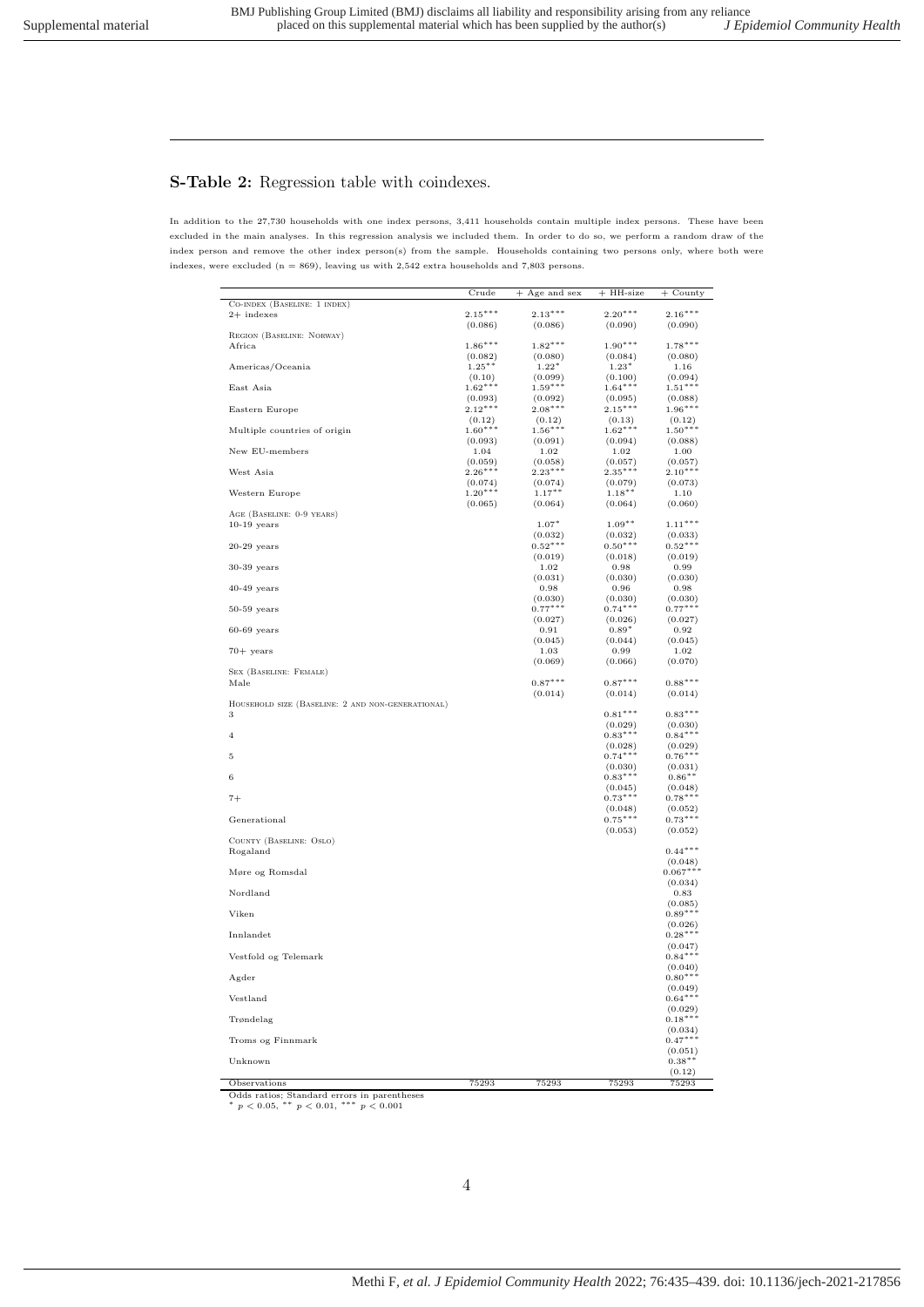Supplemental material

| Region                       | Households | Mean size | Mean age | Generational        | Index               | <b>Tested</b>         | Households with at least one<br>Hospitalized | Dead              | Secondary infected |
|------------------------------|------------|-----------|----------|---------------------|---------------------|-----------------------|----------------------------------------------|-------------------|--------------------|
| Norway                       | 1,079,394  | 2.8       | 40.1     | 17,979<br>$(1.7\%)$ | 14,903<br>$(1.4\%)$ | 528,101<br>$(48.9\%)$ | 996<br>$(0.1\%)$                             | 117<br>$(0.01\%)$ | 4294<br>$(28.8\%)$ |
| Western Europe               | 81,333     | 3.0       | 37.3     | 1764<br>$(2.2\%)$   | 1570<br>$(1.9\%)$   | 46.278<br>$(56.9\%)$  | 92<br>$(0.1\%)$                              | 6<br>$(0.01\%)$   | 530<br>$(33.8\%)$  |
| New EU-members               | 56,648     | 2.9       | 32.7     | 648<br>$(1.1\%)$    | 1618<br>$(2.9\%)$   | 28.042<br>$(49.5\%)$  | 74<br>$(0.1\%)$                              | $5$               | 495<br>$(30.6\%)$  |
| East Asia                    | 54,431     | 3.1       | 35.4     | 3823<br>$(7.0\%)$   | 1382<br>$(2.5\%)$   | 28.092<br>$(51.6\%)$  | 176<br>$(0.3\%)$                             | 14<br>$(0.03\%)$  | 582<br>$(42.1\%)$  |
| West Asia                    | 41,831     | 3.7       | 29.6     | 1747<br>$(4.2\%)$   | 3200<br>$(7.6\%)$   | 26,539<br>$(63.4\%)$  | 441<br>$(1.1\%)$                             | 27<br>$(0.06\%)$  | 1633<br>$(51.0\%)$ |
| Africa                       | 30,588     | 3.5       | 27.7     | 1172<br>$(3.8\%)$   | 2116<br>$(6.9\%)$   | 18,834<br>$(61.6\%)$  | 188<br>$(0.6\%)$                             | $5$               | 905<br>$(42.8\%)$  |
| Americas/Oceania             | 27,749     | 3.1       | 35.6     | 1023<br>$(3.7\%)$   | 656<br>$(2.4\%)$    | 16,496<br>$(59.4\%)$  | 38<br>$(0.1\%)$                              | $5$               | 224<br>$(34.1\%)$  |
| Multiple countries of origin | 27,180     | 3.4       | 30.7     | 1178<br>$(4.3\%)$   | 1244<br>$(4.6\%)$   | 16,232<br>$(59.7\%)$  | 120<br>$(0.4\%)$                             | $5$               | 502<br>$(40.4\%)$  |
| Eastern Europe               | 23,254     | 3.1       | 33.7     | 900<br>$(3.9\%)$    | 1041<br>$(4.5\%)$   | 13,140<br>$(56.5\%)$  | 121<br>$(0.5\%)$                             | $5$               | 495<br>$(47.6\%)$  |
| Immigrant                    | 343,017    | 3.2       | 33.3     | 12,255<br>$(3.6\%)$ | 12,827<br>$(3.7\%)$ | 193,654<br>$(56.5\%)$ | 1250<br>$(0.4\%)$                            | 59<br>$(0.02\%)$  | 5366<br>$(41.8\%)$ |
| Total                        | 1,422,411  | 2.9       | 38.3     | 30,234<br>$(2.1\%)$ | 27,730<br>$(1.9\%)$ | 721,755<br>$(50.7\%)$ | 2246<br>$(0.2\%)$                            | 176<br>$(0.01\%)$ | 9660<br>$(34.8\%)$ |

## S-Table 3: Descriptive statistics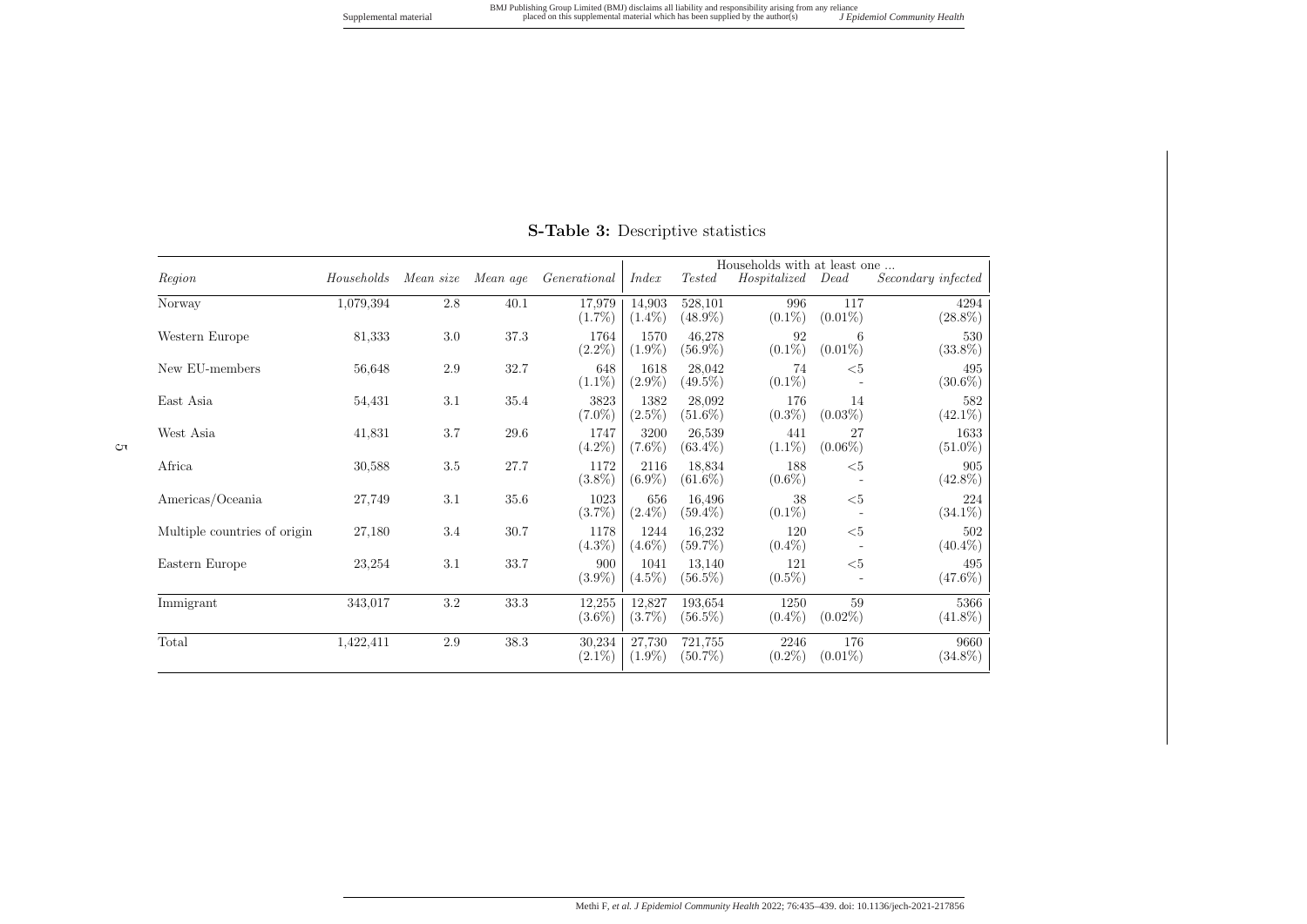## S-Table 4: Main regression table.

|                                                   | Crude               | + Age and sex        | $+$ HH-size          | $+$ County           |
|---------------------------------------------------|---------------------|----------------------|----------------------|----------------------|
| REGION (BASELINE: NORWAY)                         |                     |                      |                      |                      |
| Africa                                            | $1.95***$           | $1.91***$            | $2.01***$            | $1.88***$            |
|                                                   | (0.092)             | (0.090)              | (0.094)              | (0.091)              |
| Americas/Oceania                                  | $1.27***$           | $1.24*$              | $1.25***$            | $1.18*$              |
|                                                   | (0.11)              | (0.11)               | (0.11)               | (0.10)               |
| East Asia                                         | $1.79***$           | $1.75***$            | $1.81***$            | $1.66***$            |
|                                                   | (0.10)<br>$2.19***$ | (0.099)<br>$2.14***$ | (0.10)<br>$2.22***$  | (0.096)<br>$2.02***$ |
| Eastern Europe                                    |                     |                      |                      |                      |
| Multiple countries of origin                      | (0.14)<br>$1.63***$ | (0.14)<br>$1.59***$  | (0.14)<br>$1.66***$  | (0.13)<br>$1.54***$  |
|                                                   | (0.098)             | (0.097)              | (0.10)               | (0.094)              |
| New EU-members                                    | 1.10                | 1.07                 | 1.07                 | 1.05                 |
|                                                   | (0.065)             | (0.064)              | (0.063)              | (0.062)              |
| West Asia                                         | $2.46***$           | $2.42***$            | $2.57***$            | $2.28***$            |
|                                                   | (0.093)             | (0.092)              | (0.099)              | (0.091)              |
| Western Europe                                    | $1.23***$           | $1.20***$            | $1.21***$            | $1.14*$              |
|                                                   | (0.070)             | (0.069)              | (0.069)              | (0.065)              |
| AGE (BASELINE: 0-9 YEARS)                         |                     |                      |                      |                      |
| $10-19$ years                                     |                     | 1.06                 | $1.07*$              | $1.09***$            |
|                                                   |                     | (0.034)              | (0.034)              | (0.035)              |
| $20-29$ years                                     |                     | $0.52***$            | $0.50***$            | $0.52***$            |
|                                                   |                     | (0.020)              | (0.019)              | (0.020)              |
| $30-39$ years                                     |                     | 1.02                 | 0.98                 | 1.00                 |
|                                                   |                     | (0.032)              | (0.032)              | (0.032)              |
| $40-49$ years                                     |                     | 0.97<br>(0.032)      | 0.96<br>(0.031)      | 0.98<br>(0.032)      |
| $50-59$ years                                     |                     | $0.74***$            | $0.71***$            | $0.74***$            |
|                                                   |                     | (0.027)              | (0.027)              | (0.028)              |
| $60-69$ years                                     |                     | 0.91                 | $0.88*$              | 0.91                 |
|                                                   |                     | (0.046)              | (0.045)              | (0.047)              |
| $70+$ years                                       |                     | 1.07                 | 1.01                 | $1.05\,$             |
|                                                   |                     | (0.073)              | (0.069)              | (0.074)              |
| SEX (BASELINE: FEMALE)                            |                     |                      |                      |                      |
| Male                                              |                     | $0.87***$            | $0.88***$            | $0.88***$            |
|                                                   |                     | (0.015)              | (0.015)              | (0.015)              |
| HOUSEHOLD SIZE (BASELINE: 2 AND NON-GENERATIONAL) |                     |                      |                      |                      |
| 3                                                 |                     |                      | $0.84***$            | $0.85***$            |
|                                                   |                     |                      | (0.031)              | (0.031)              |
| $\overline{4}$                                    |                     |                      | $0.84***$            | $0.86***$            |
| 5                                                 |                     |                      | (0.030)<br>$0.76***$ | (0.030)<br>$0.78***$ |
|                                                   |                     |                      |                      |                      |
| 6                                                 |                     |                      | (0.032)<br>$0.86*$   | (0.033)<br>0.89      |
|                                                   |                     |                      | (0.051)              | (0.053)              |
| $7+$                                              |                     |                      | $0.70***$            | $0.75***$            |
|                                                   |                     |                      | (0.052)              | (0.056)              |
| Generational                                      |                     |                      | $0.79***$            | $0.77***$            |
|                                                   |                     |                      | (0.060)              | (0.058)              |
| COUNTY (BASELINE: OSLO)                           |                     |                      |                      |                      |
| Rogaland                                          |                     |                      |                      | $0.41***$            |
|                                                   |                     |                      |                      | (0.049)              |
| Møre og Romsdal                                   |                     |                      |                      | $0.056***$           |
|                                                   |                     |                      |                      | (0.032)              |
| Nordland                                          |                     |                      |                      | 0.86                 |
| Viken                                             |                     |                      |                      | (0.092)<br>$0.90***$ |
|                                                   |                     |                      |                      | (0.028)              |
| Innlandet                                         |                     |                      |                      | $0.26***$            |
|                                                   |                     |                      |                      | (0.048)              |
| Vestfold og Telemark                              |                     |                      |                      | $0.85***$            |
|                                                   |                     |                      |                      | (0.042)              |
| Agder                                             |                     |                      |                      | $0.81***$            |
|                                                   |                     |                      |                      | (0.053)              |
| Vestland                                          |                     |                      |                      | $0.65***$            |
|                                                   |                     |                      |                      | (0.031)              |
| Trøndelag                                         |                     |                      |                      | $0.16***$            |
|                                                   |                     |                      |                      | (0.032)              |
| Troms og Finnmark                                 |                     |                      |                      | $0.44***$            |
|                                                   |                     |                      |                      | (0.050)              |
| Unknown                                           |                     |                      |                      | $0.33***$<br>(0.12)  |
| Observations                                      | 67490               | 67490                | 67490                | 67490                |
| Odds ratios: Standard errors in parentheses       |                     |                      |                      |                      |

Odds ratios; Standard errors in parentheses<br>\*  $p < 0.05$ , \*\*  $p < 0.01$ , \*\*\*  $p < 0.001$